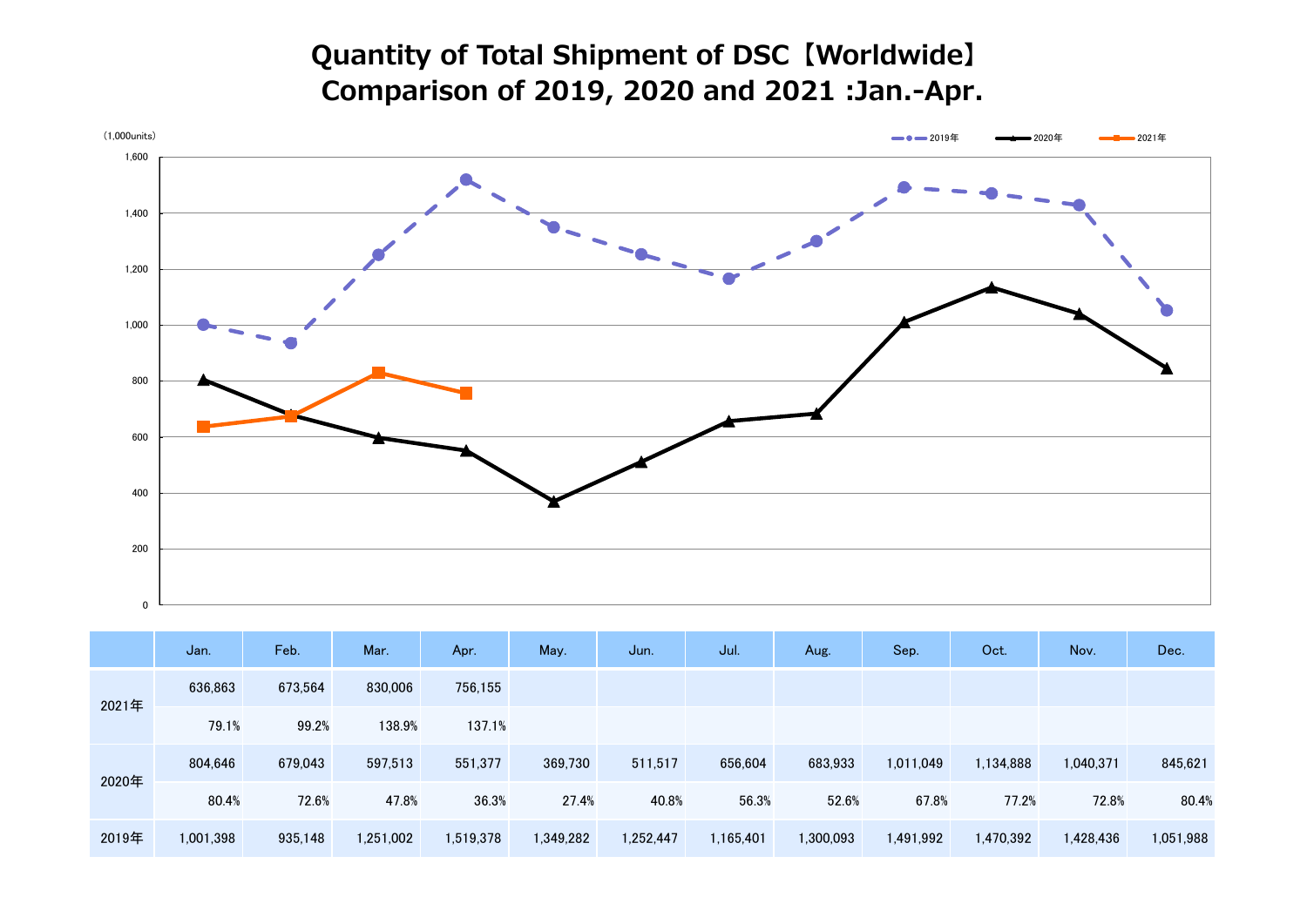## **Quantity of Total Shipment of Interchangeable Lens DSC【Worldwide】 Comparison of 2019, 2020 and 2021 :Jan.-Apr.**



|       | Jan.    | Feb.    | Mar.    | Apr.    | May.    | Jun.    | Jul.    | Aug.    | Sep.    | Oct.    | Nov.    | Dec.    |
|-------|---------|---------|---------|---------|---------|---------|---------|---------|---------|---------|---------|---------|
| 2021年 | 416,206 | 427,100 | 542.940 | 496,224 |         |         |         |         |         |         |         |         |
|       | 93.3%   | 94.4%   | 196.5%  | 165.7%  |         |         |         |         |         |         |         |         |
| 2020年 | 446,330 | 452,513 | 276,356 | 299,479 | 214,523 | 326,094 | 349,280 | 398,067 | 605,843 | 754,658 | 666,228 | 518,278 |
|       | 81.7%   | 86.8%   | 42.6%   | 36.3%   | 28.5%   | 50.9%   | 56.4%   | 56.7%   | 69.6%   | 86.4%   | 81.4%   | 80.9%   |
| 2019年 | 546,188 | 521,217 | 648,701 | 825,433 | 753,807 | 640,866 | 619,680 | 701,517 | 870,993 | 873,423 | 818,951 | 640,714 |